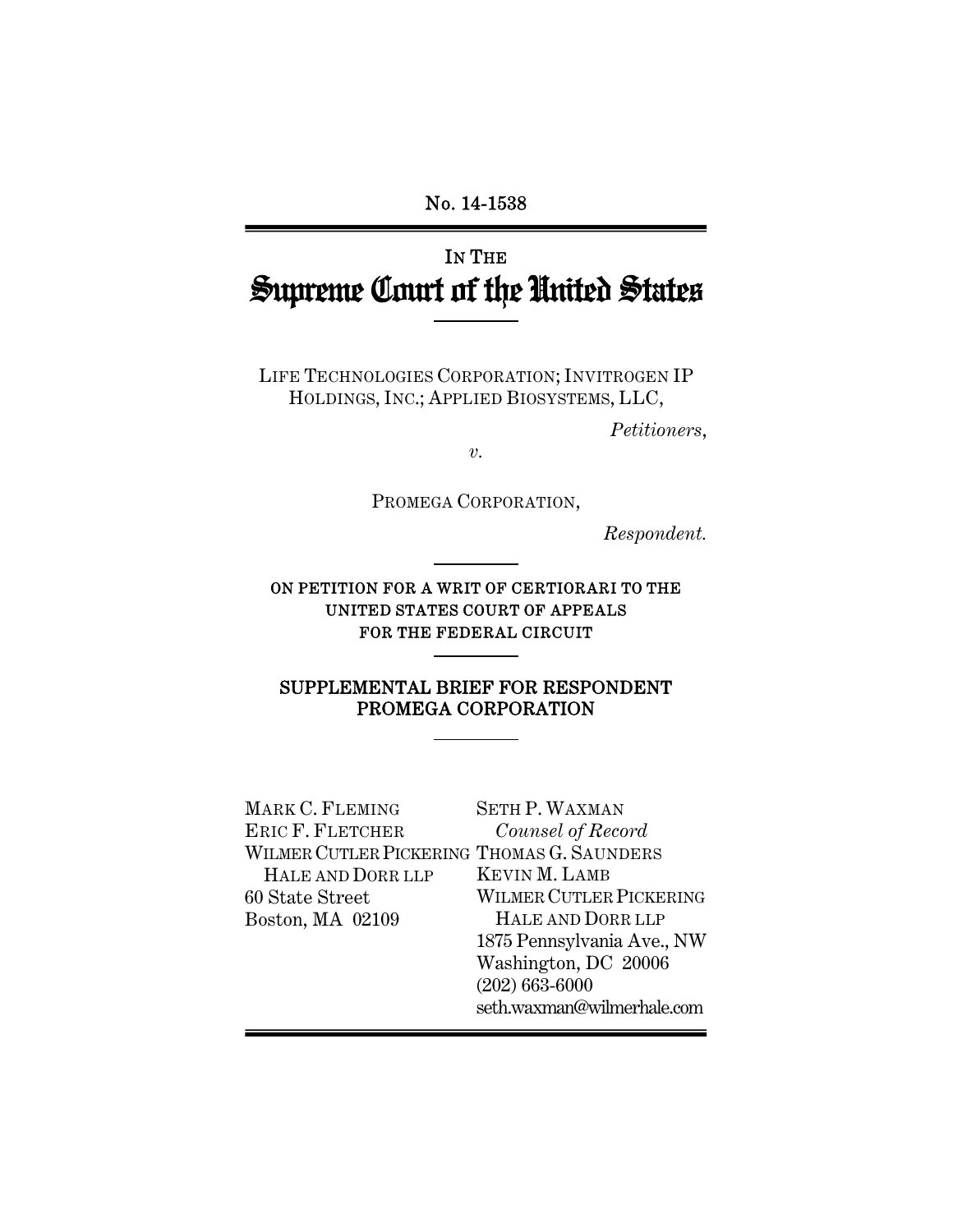### CORPORATE DISCLOSURE STATEMENT

Respondent Promega Corporation has no parent corporation and no publicly held company owns 10% or more of its stock.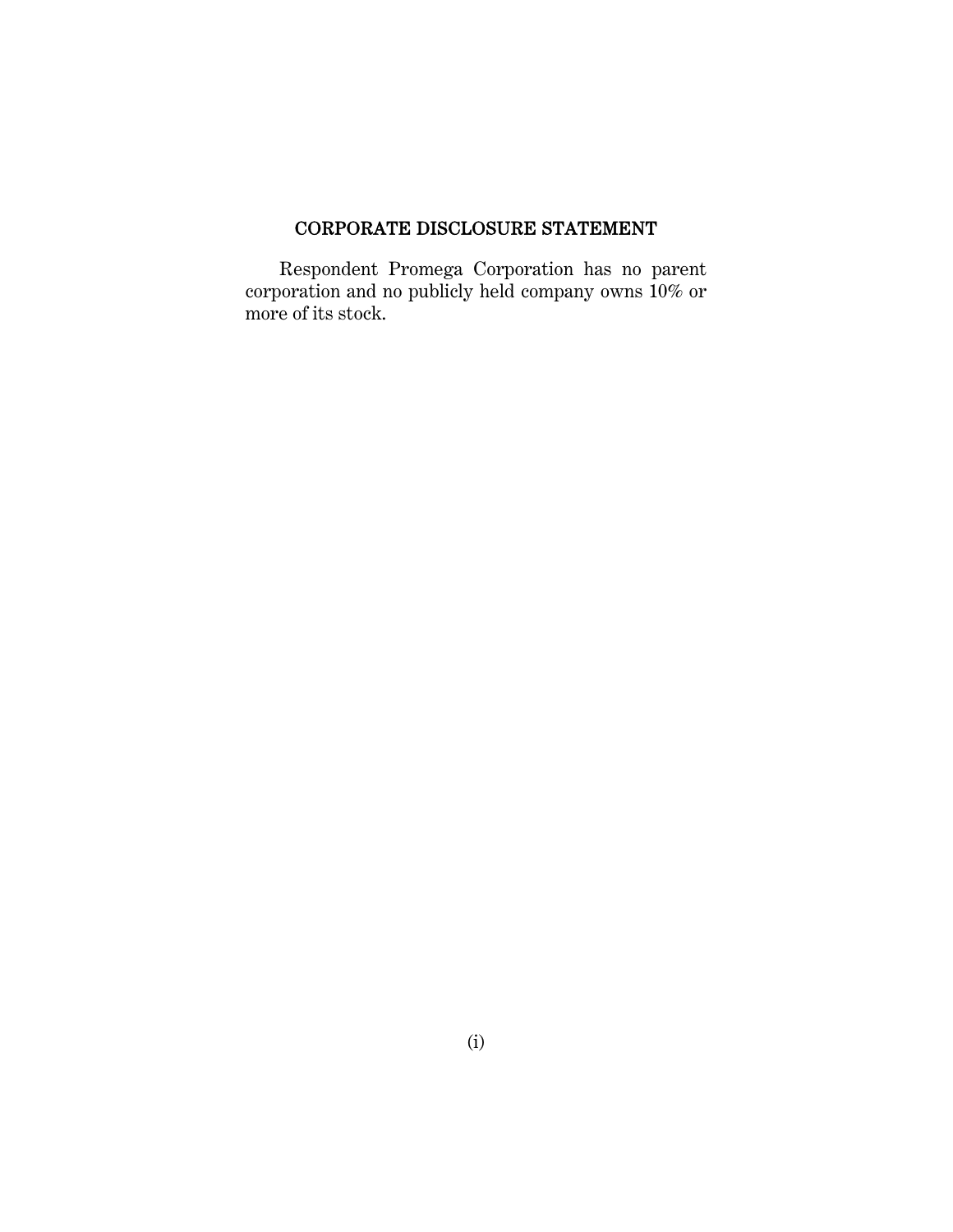### TABLE OF CONTENTS

|                                                                         | Page |
|-------------------------------------------------------------------------|------|
| CORPORATE DISCLOSURE STATEMENTi                                         |      |
|                                                                         |      |
|                                                                         |      |
|                                                                         |      |
| I. PETITIONERS' FIRST QUESTION PRESENT-                                 |      |
| II. PETITIONERS' SECOND QUESTION PRE-<br>SENTED DOES NOT MERIT REVIEW3  |      |
| III. THE INTERLOCUTORY POSTURE OF THE<br>CASE COUNSELS AGAINST REVIEW11 |      |
|                                                                         |      |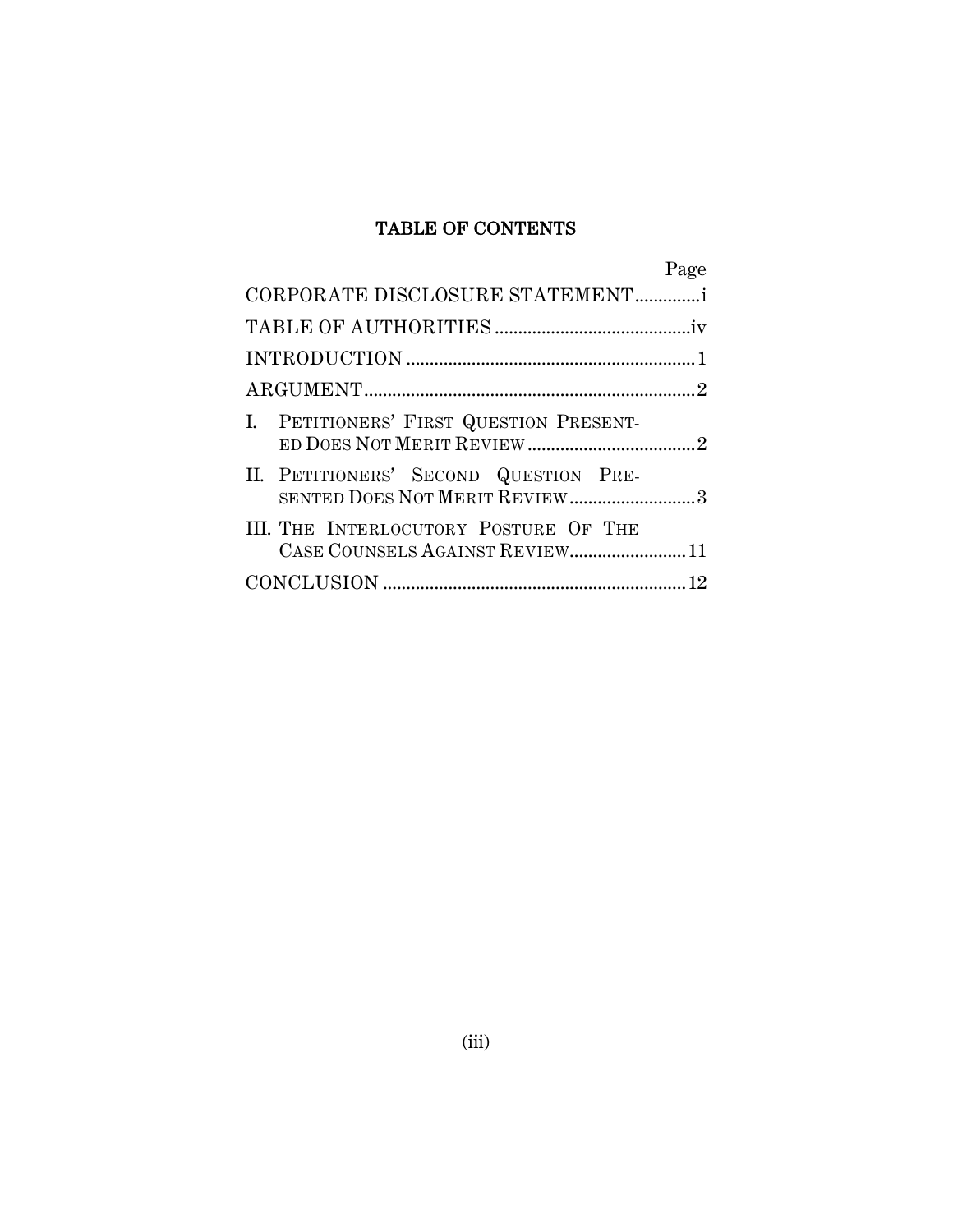## TABLE OF AUTHORITIES

### **CASES**

Page(s)

| Brotherhood of Locomotive Firemen & En-     |  |
|---------------------------------------------|--|
| ginemen v. Bangor & Aroostook Railroad      |  |
| Global-Tech Appliances, Inc. v. SEB S.A.,   |  |
| Liquid Dynamics Corp. v. Vaughan Co.,       |  |
| Microsoft Corp. v. AT&T Corp., 550 U.S. 437 |  |
| Mount Soledad Memorial Ass'n v. Trunk,      |  |

### **STATUTES**

| 35 U.S.C. |  |
|-----------|--|
|           |  |
|           |  |
|           |  |
|           |  |
|           |  |
|           |  |

### **OTHER AUTHORITIES**

|  | Random House Webster's Unabridged Dic- |  |
|--|----------------------------------------|--|
|  |                                        |  |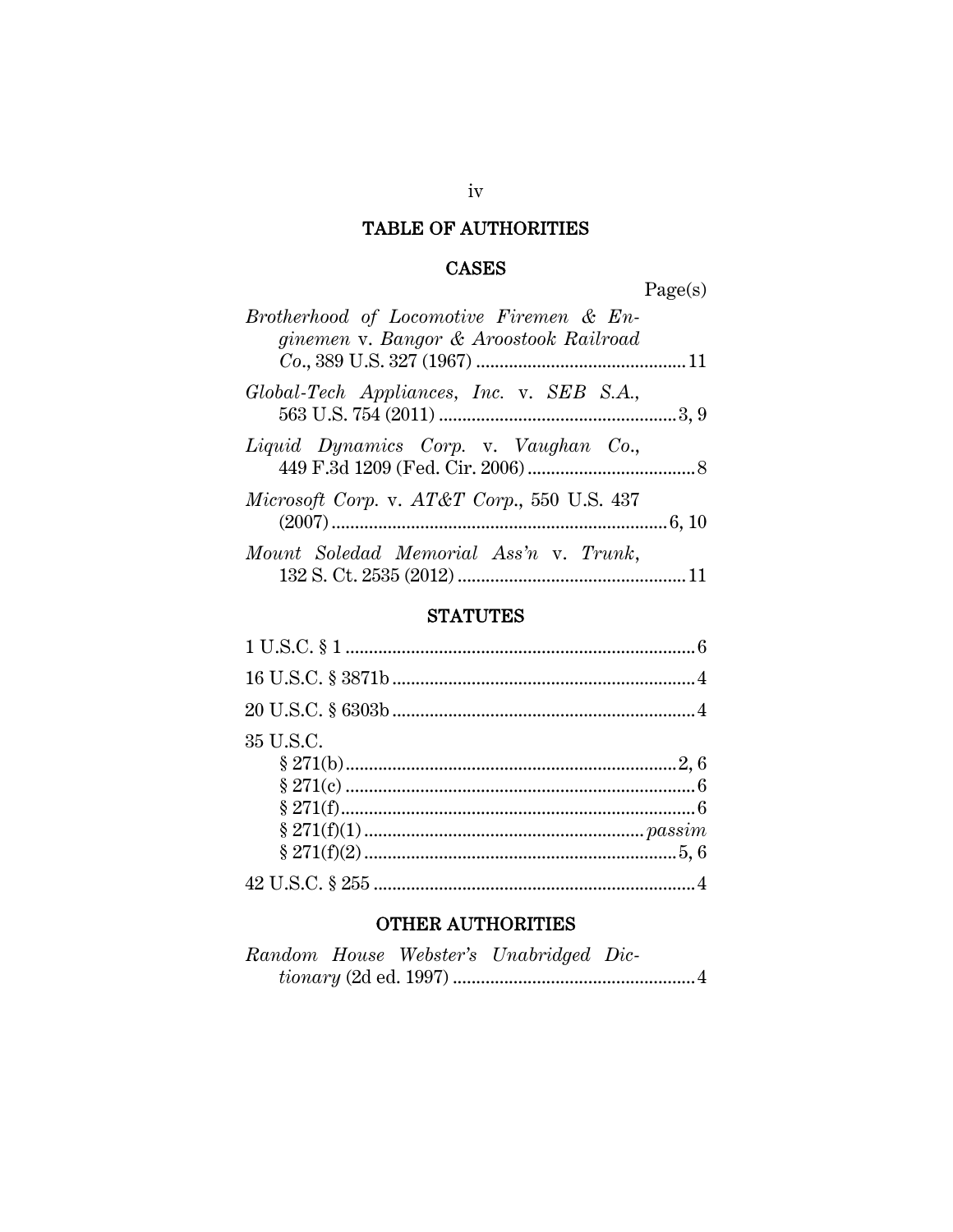#### INTRODUCTION

Respondent Promega Corporation respectfully submits this brief in response to the government's invitation brief.

Petitioners propose two rigid, nonstatutory rules that would restrict liability under 35 U.S.C.  $\S 271(f)(1)$ . The Federal Circuit properly rejected both. As the government correctly recognizes, Petitioners' effort to create a loophole for U.S. parties that export to their own divisions or employees to induce combination of a patented invention overseas is contrary to the statute's text and purpose, and unimportant to the resolution of this case or future cases.

The government is wrong, however, with respect to Petitioners' second effort to avoid liability. Nothing in § 271(f)(1)'s prohibition on the supply of "*a substantial portion* of the components of a patented invention" immunizes defendants who supply a single, but important, component of a patented invention. Here, the Federal Circuit reviewed the record and properly concluded that substantial evidence, including a casespecific concession, supported the jury's finding of substantiality. Petitioners' desired rule improperly seeks to convert a factual question regarding substantiality encompassing both importance and quantity—into a strictly numerical legal test.

The government's endorsement of Petitioners' quantitative rule—besides being flawed as a matter of statutory interpretation—depends on a fundamental misunderstanding of the Federal Circuit's ruling. The government repeatedly argues (at 15, 17-19) that the decision below would lead to liability for *unwitting* domestic suppliers of a single staple component. But the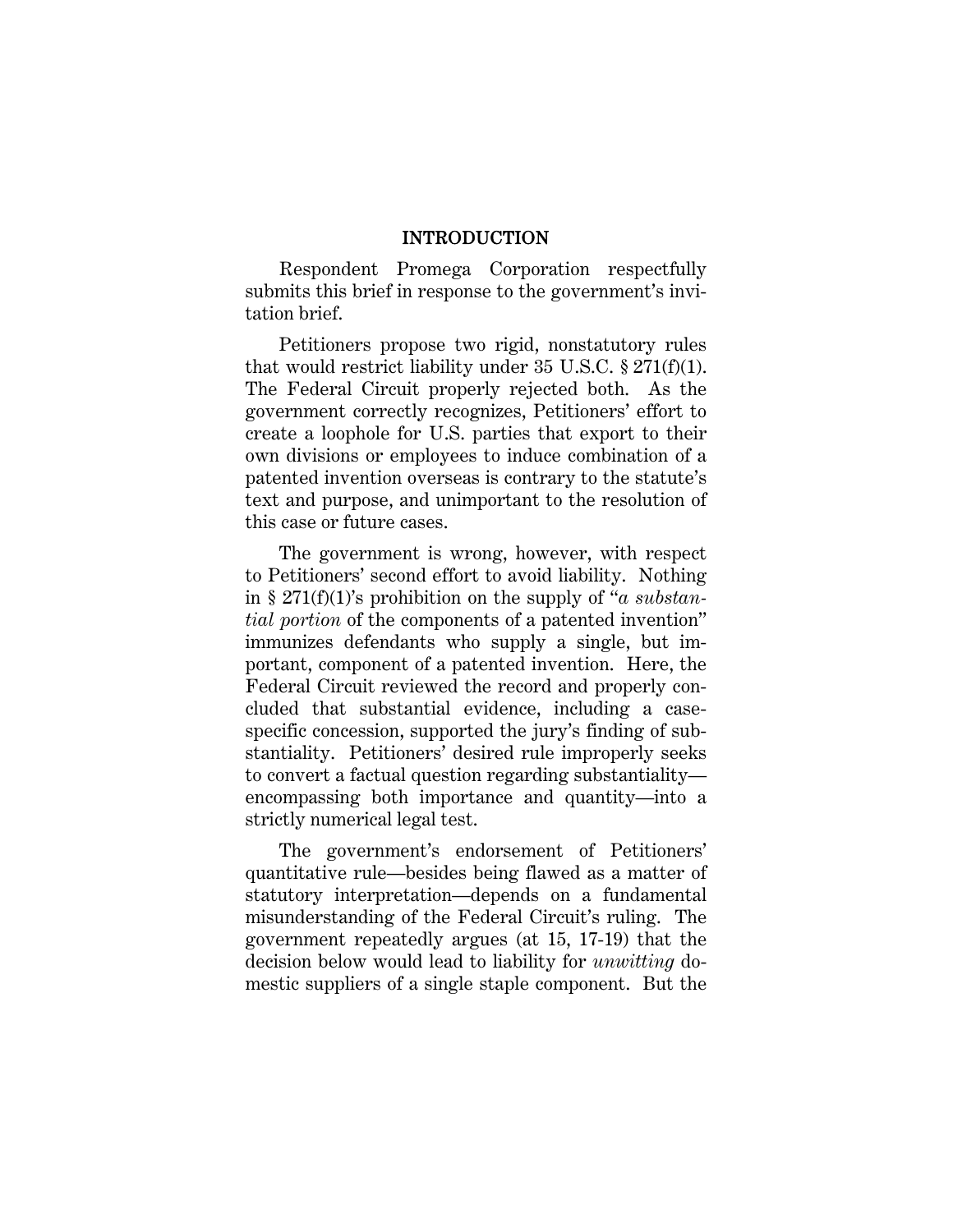specific intent required for inducement liability, which the government effectively ignores, precludes such an outcome. A  $\S 271(f)(1)$  plaintiff asserting inducement must establish both knowledge of the patent and specific intent to induce an infringing combination of components. Those requirements eliminate any risk that unwitting infringers will be held liable under  $\S 271(f)(1)$ for innocent acts. Indeed, there is no evidence of the supposedly dramatic expansion in liability that Petitioners and the government fear; between them, they can identify only a single, non-final judicial order relying on the Federal Circuit's 2014 decision in this case.

Rather than granting this concededly interlocutory petition to address an unfounded hypothetical problem, this Court should deny review. In the unlikely event Petitioners' and the government's fears come to pass, this Court can address the second question presented in a case that has reached final judgment.

#### ARGUMENT

#### I. PETITIONERS' FIRST QUESTION PRESENTED DOES NOT MERIT REVIEW

The government correctly concludes that Petitioners' first question does not warrant certiorari. As the government explains, the Federal Circuit's decision was entirely correct. The object of inducement in  $\S 271(f)(1)$  is "the combination," not a "person," and "induce" in that context naturally means "'to bring about, produce, or cause." U.S. Br. 8.<sup>1</sup> Accordingly, the stat-

<sup>1</sup>  $1$  This plain reading does not give the word "induce" different meanings in §  $271(f)(1)$  and §  $271(b)$ . This Court has never been presented with the question whether inducement under § 271(b) requires participation of a third party, nor is the question likely to arise: "[I]f a single entity within the United States carries out all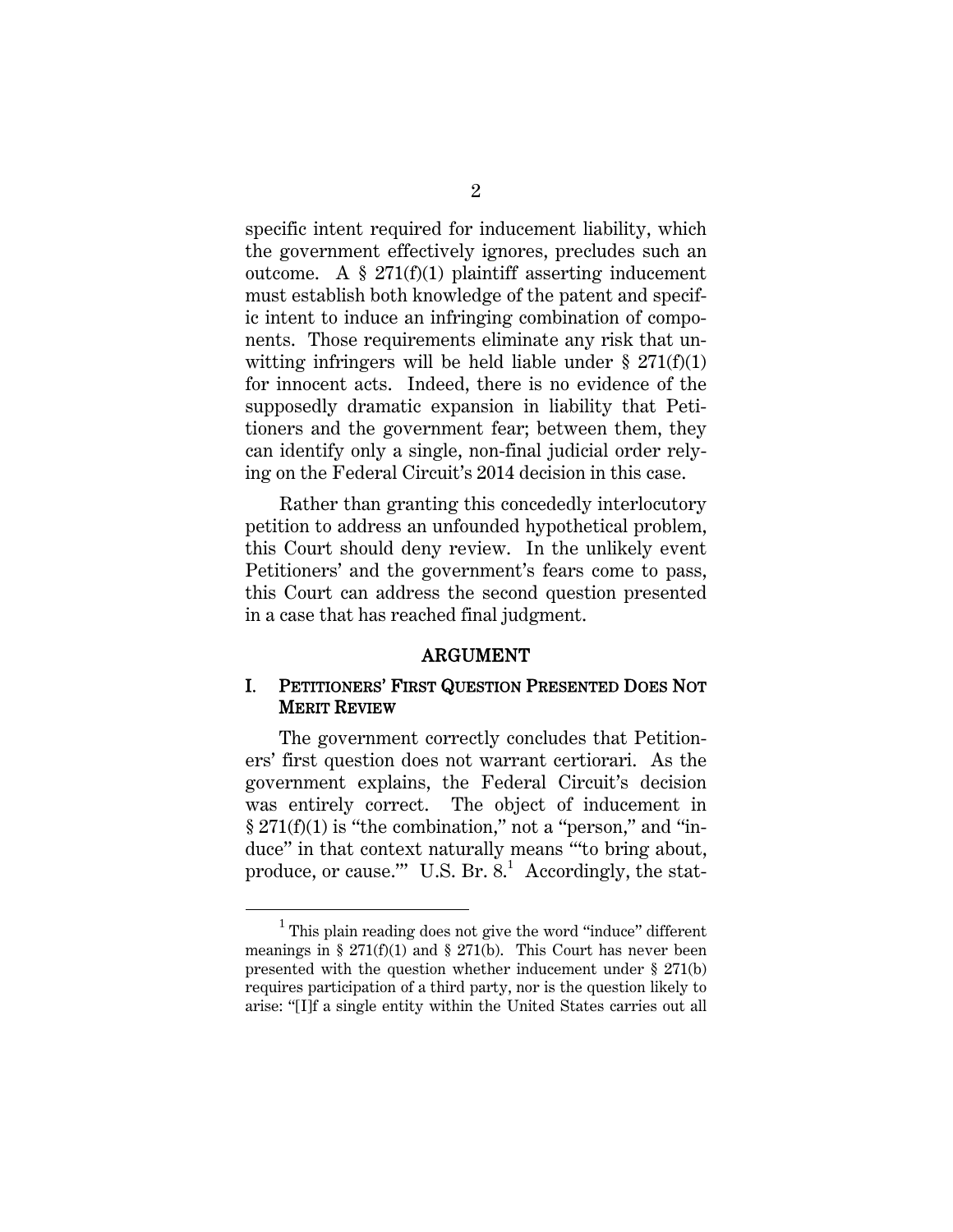ute does not require the participation of a third party and readily encompasses situations in which "the domestic defendant supplies the components to its own foreign manufacturing facility." *Id*. 10.

The government also correctly notes that Petitioners' first question is unimportant—both in the context of this case and more generally. The government observes (at 14) that the question of third-party involvement arises in this case only because the courts below made a factual assumption that "appears to be inaccurate." Even if that incorrect assumption somehow persisted after further proceedings on remand, the issue is unlikely to arise in future cases because the vast majority of cases will involve a separate entity. U.S. Br. 12- 13. Petitioners' first question accordingly does not deserve this Court's review.

#### II. PETITIONERS' SECOND QUESTION PRESENTED DOES NOT MERIT REVIEW

The government's discussion of the second question presented ignores many of Promega's arguments, misreads the statutory text, makes unfounded claims about future liability, and proposes an arbitrary rule that would lead to absurd results. In reality, the Federal Circuit's factbound decision rejecting a rigid requirement of multiple components properly interprets the statute, allows factfinders to take the importance of components into account, gives proper deference to the

 $\overline{a}$ 

the steps necessary to make a patented invention, it can be held liable for *direct* infringement under 35 U.S.C. 271(a)." U.S. Br. 10. The fact that § 271(b) cases overwhelmingly involve situations of "persuad[ing] another," *Global-Tech Appliances, Inc.* v. *SEB S.A.*, 563 U.S. 754, 760 (2011), has led courts to speak in those terms, but that fact does not constrain the plain meaning of "induce" or create any conflict with  $\S 271(f)(1)$ .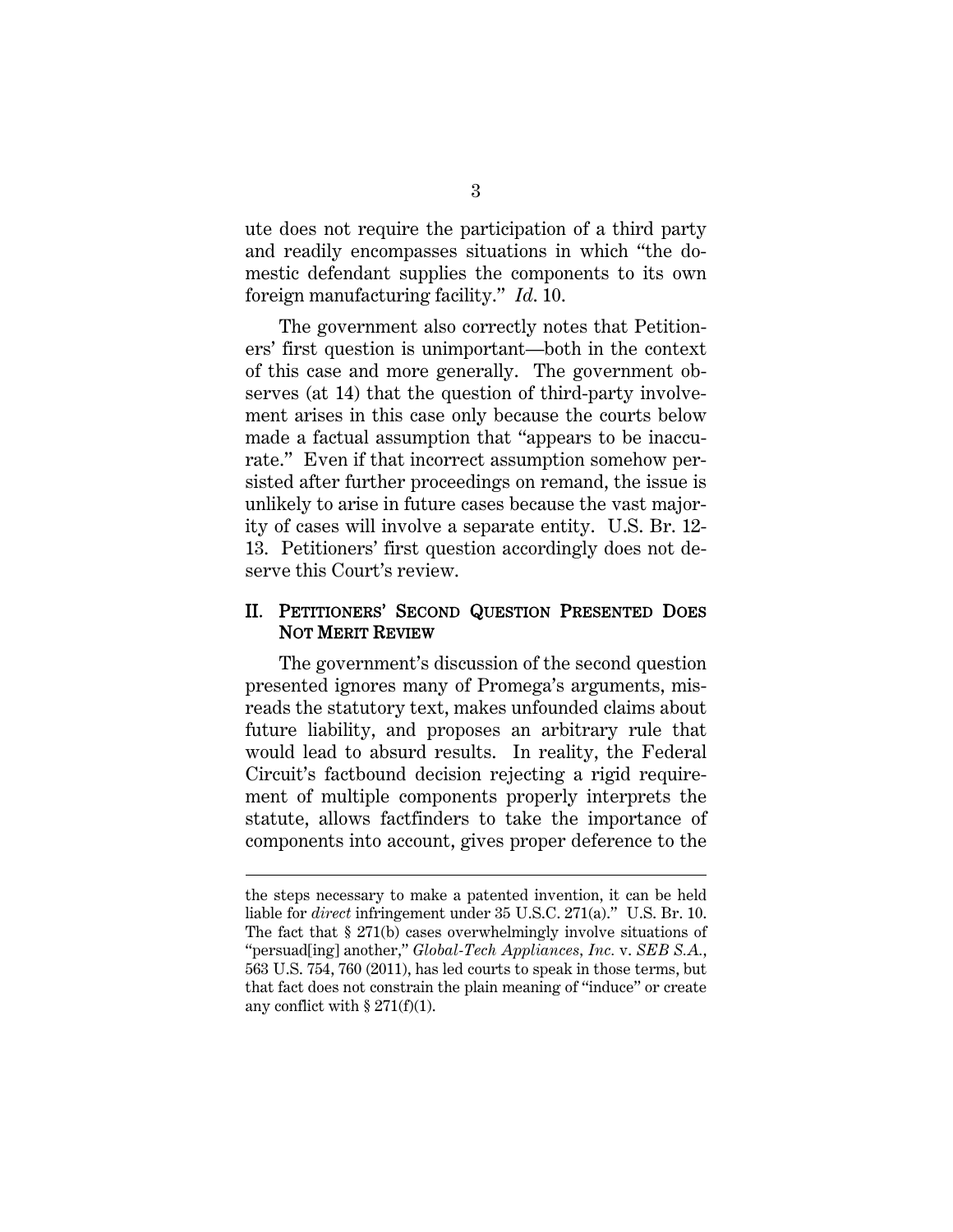jury verdict here, and includes safeguards and limits that prevent an undue expansion of liability. This Court should deny the petition in full.

1. The government's strictly numerical interpretation of "substantial portion" misreads the statutory text. The government concedes (at 16), as it must, that "'substantial' can have … a qualitative meaning ('important')." *See also* Pet. 23 (same). But the government contends that the use of "all" preceding "substantial" imputes a purely quantitative meaning. U.S. Br. 16. The government has no response to Promega's demonstration that "all … the components" necessarily includes important components, and that the use of an all-encompassing word covering both quantity and importance is consistent with the Federal Circuit's approach taking qualitative factors into account. Br. in Opp. 18. Nor does the government have any explanation for Congress's failure to employ expressly quantitative language such as "most" or "high percentage," as it has done elsewhere. *Compare* U.S. Br. 20, *with* 16 U.S.C. § 3871b(d)(4)(B) ("high percentage of producers"); 20 U.S.C.  $\S 6303b(a)(1)(B)(ii)$  ("high percentage of schools"); 42 U.S.C.  $\S 255(a)(2)(B)$  ("high percentage of the population").

The government's reliance (at 16) on the definition of "portion" is equally misplaced. A single component is indisputably "a part of any whole." *Random House Webster's Unabridged Dictionary* 1507 (2d ed. 1997). There is no reason that a component could not be a "substantial" part of the whole based on its importance, just as courts have held—in cases the government simply ignores—that a single important event, entry, or operation can be a "substantial portion" or "substantial part" of a whole. Br. in Opp. 18-19 (citing cases).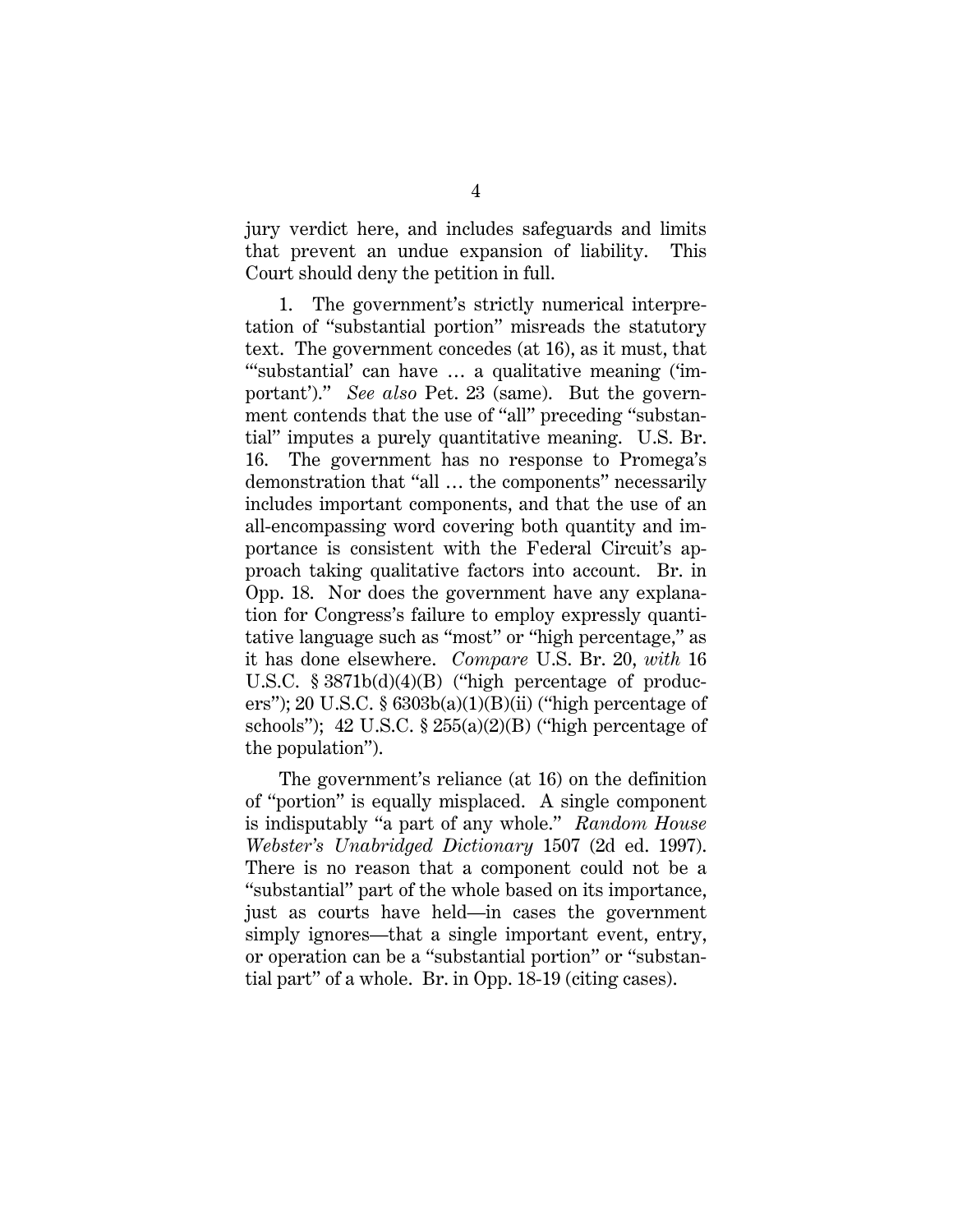The government also misreads (at 17) "such components" in the statutory text to mean "multiple components … supplied from the United States." The relevant text imposes liability on one who, among other things, "supplies … all or a substantial portion of the components of a patented invention, where such components are uncombined in whole or in part." 35 U.S.C. § 271(f)(1). As Promega previously explained (Br. in Opp. 20), this language refers to the components of the patented invention throughout. The first mention of "components" specifically says "components of a patented invention." The second mention of "such components" also logically refers to all components of the invention, not just what was exported. Specifically, the phrase "such components are uncombined in whole or in part" means that either all of *the invention's* components are uncombined ("in whole") or some of *the invention's* components are uncombined ("in part"). Were the government right that "such components" referred only to what was supplied from the United States, it would lead to the absurd result that a defendant could avoid liability simply by combining all domestically supplied components—so that they are no longer "uncombined in whole or in part"—before exporting them. In other words, the government's interpretation would eliminate liability for doing *more* domestically, thereby creating an enormous loophole.

The allegedly "parallel" phrasing of  $\S 271(f)(2)$  (U.S. Br. 17) does not dictate such a counterintuitive result. Section  $271(f)(2)$  is not a model of legislative drafting, and drawing sharp distinctions between the word "components" in § 271(f)(1) and "component" in § 271(f)(2) is hazardous in light of the Dictionary Act's background presumption that "words importing the plural include the singular" and "words importing the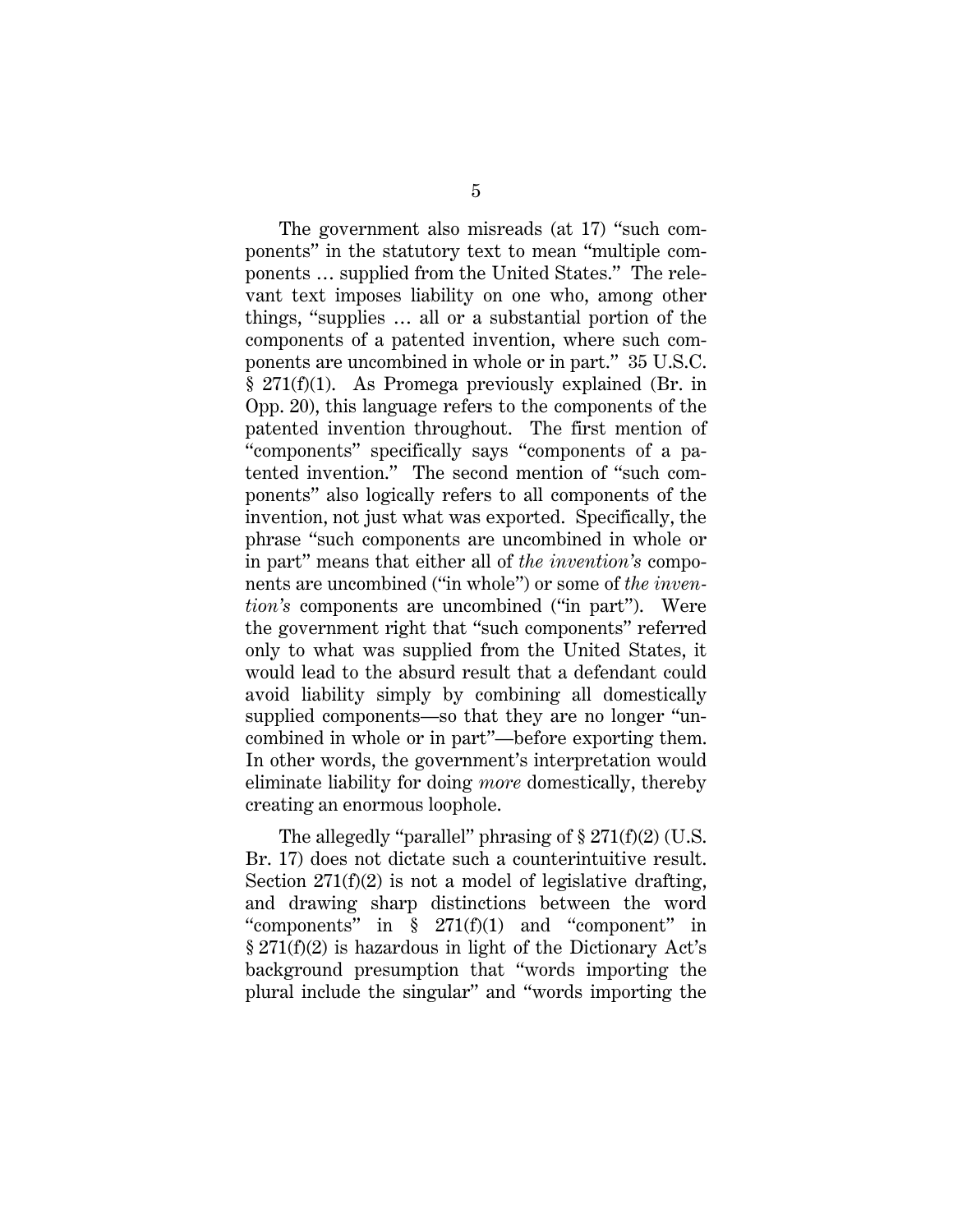singular include and apply to several persons, parties, or things." 1 U.S.C. § 1.

Even if "such components" in  $\S 271(f)(1)$  referred to what was supplied from the United States, it would not support the government's rigid multiple-component rule. The use of the plural "components" to accommodate the stated possibility that "all" components will be supplied does not imply that the alternative "substantial portion" must also include multiple components.

The government relies on conceded "dicta" from a footnote in this Court's *Microsoft* decision in an effort to draw a distinction between  $\S 271(f)(1)$  and  $\S 271(f)(2)$ . U.S. Br. 17 (citing *Microsoft Corp.* v. *AT&T Corp*., 550 U.S. 437, 454 n.16 (2007)). But the Federal Circuit correctly concluded that the footnote, as a whole, actually "tends to support the conclusion that  $\S 271(f)(1)$  may apply when a single 'component' is involved." Like Petitioners, the government fails to address the entire footnote in *Microsoft* or the Federal Circuit's interpretation of that footnote.

Finally, the government is wrong (at 17) that § 271(f)(2) provides the sole avenue for imposing liability based on "export of a single component." Just as domestic sale of a single component may create liability for induced infringement under § 271(b) and contributory infringement under  $\S$  271(c), domestic supply of such a component for assembly abroad may establish liability under  $\S 271(f)(1)$  and  $\S 271(f)(2)$  where the additional requirements of both provisions, including the burden of proving inducement under  $\S 271(f)(1)$ , are met. Br. in Opp. 21. There is no reason to think Congress intended the interaction between the two provisions of § 271(f) to differ from the interaction between § 271(b) and § 271(c) in this respect.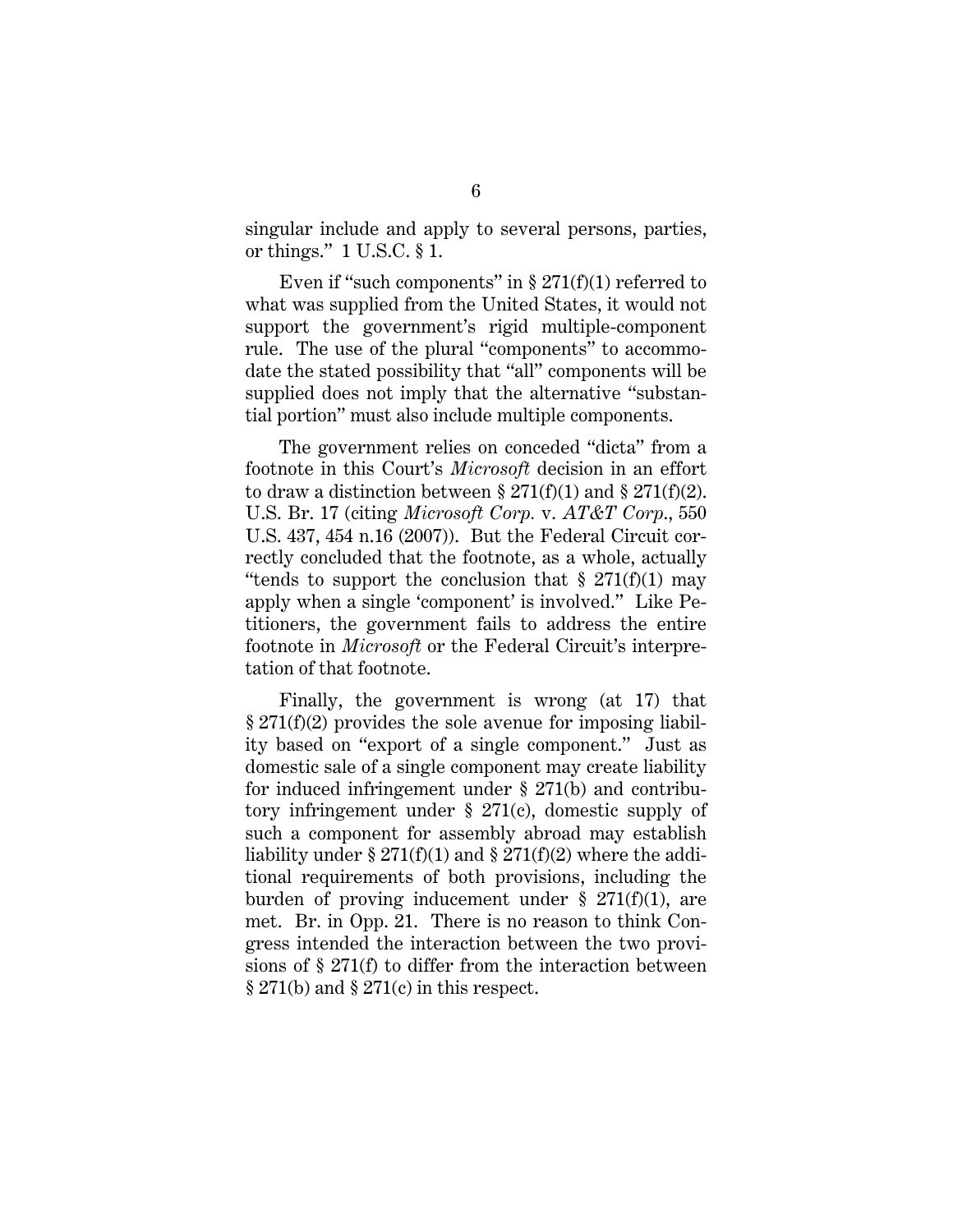2. The government incorrectly suggests (at 19-20) that the Federal Circuit's fact-based analysis of substantiality will be unpredictable and difficult to administer. But the Federal Circuit's ruling that there was substantial evidence to support the verdict is an unremarkable and routine application of deferential review to a casespecific factual question resolved by a jury. Patent cases, like many others, routinely turn on questions of fact, such as the question of infringement. Far from being difficult to administer or unpredictable, asking a factfinder to decide factual questions based on record evidence is a hallmark of our judicial system. There is no justification for taking such questions away from the jury by imposing an artificial numerical requirement.

In fact, the rigid test proposed by the government would create far more problems than it solves. The government does not attempt to identify the numerical threshold that would satisfy its purely quantitative "high percentage" standard (U.S. Br. 20), and for good reason. In any scenario, the number would be arbitrary. To the extent the government proposes to simply replace "substantial portion" with "high percentage" in jury instructions without identifying a threshold, there is little reason to think that the government's proposal would be any more predictable or administrable than the Federal Circuit's interpretation.

The government's proposed numerical rule also fails to account for the relative importance of components. Under a numerical approach, an exporter shipping several trivial components could face liability under  $\S 271(f)(1)$  based on the number of components supplied, but an exporter who ships one particularly important component (even in a two-component invention) in a manner specifically intended to induce the combination of the entire invention would never be lia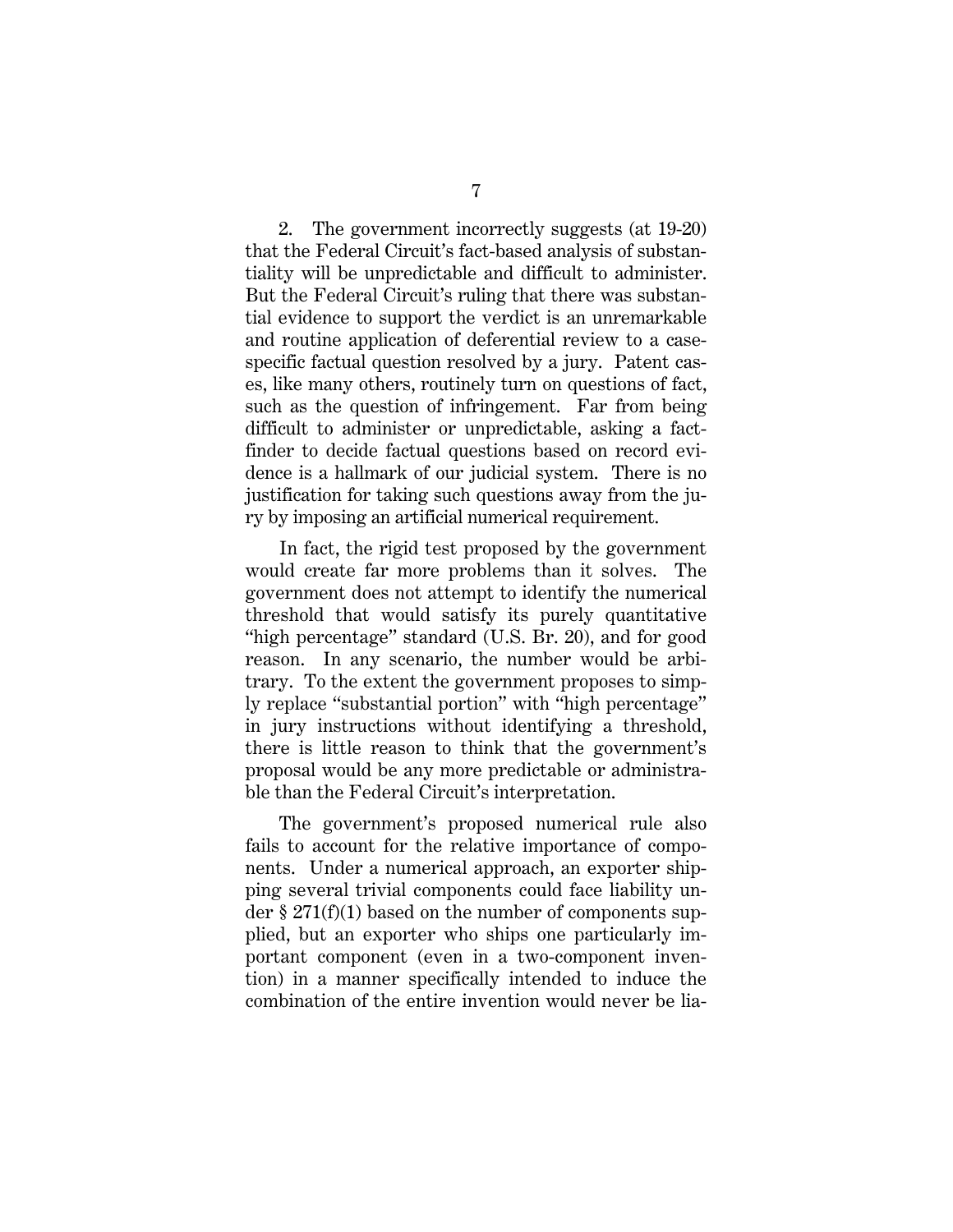ble under § 271(f)(1). Br. in Opp. 18. Like Petitioners, the government has no response to the anomalous outcomes its rule would produce.

3. The government raises (at 15) the specter of "domestic exporters" facing "liability for supplying a single staple article into the global stream of commerce." This speculative situation has never arisen in practice for an obvious reason: inducement under § 271(f)(1) requires *specific intent* to induce the infringing combination. *Liquid Dynamics Corp.* v. *Vaughan Co.*, 449 F.3d 1209, 1222 (Fed. Cir. 2006). A § 271(f)(1) plaintiff must therefore prove that the defendant had knowledge of the patent and intended to cause the claimed combination. That intent requirement provides a far more meaningful limit on liability than an ultimately arbitrary quantitative threshold.

The government's argument is, moreover, divorced from the reality of this case, which involved far more than unwitting export of a commodity component. Petitioners undisputedly knew of the patent-in-suit; this case only arose because Petitioners violated their limited license to the patent and engaged in a concerted effort to sell kits for use in unlicensed fields. Pet. App. 9a-10a; Br. in Opp. 3 n.2 (citing record). Petitioners' attempt to support their willful violation through export as part of a deliberate scheme to assemble the invention abroad is precisely the type of intentional conduct that  $\S 271(f)(1)$  was intended to cover.

The government's speculative argument about expanded liability is also belied by the fact that Petitioners and the government can identify only a single district court order relying on the Federal Circuit's decision in this case since it was decided in 2014. U.S. Br. 21. There is no reason to believe that the Federal Cir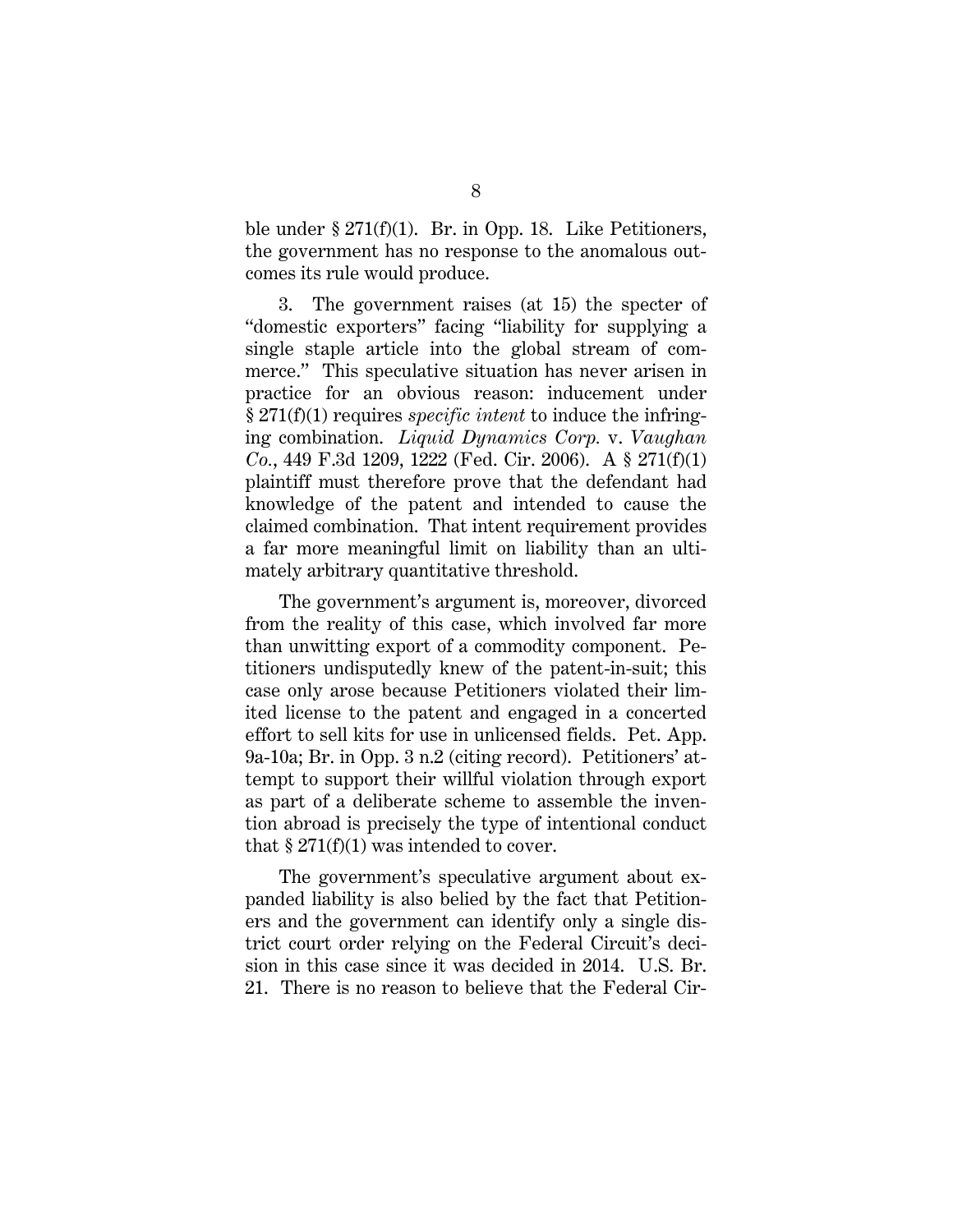cuit's decision will increase unwarranted litigation. Given § 271(f)(1)'s intent requirement and the Federal Circuit's narrow framing of its decision as a rejection of Petitioners' rigid *per se* rule, there is no indication that liability would readily attach beyond "the facts of this particular case" (Pet. App. 28a), which included a factspecific concession by Petitioners' own witness (*Id.* 34a).

The government tries to downplay that concession by misreading the record. The government asserts (at 20) that Petitioners' expert identified "four of the five components of the invention" as "'main' or 'major,'" but the government mistakenly relies on testimony about "allelic ladders," which are *not* an element of the claim at issue here—claim 42 of the Tautz patent. A408; A6290-6291. Moreover, the government ignores other testimony identifying "the DNA polymerases" as one of just *two* components of claim 42 considered "critical." A6225. The trial record showed that Petitioners domestically supplied *both* of those critical components for their best-selling kits and domestically supplied the "critical" DNA polymerases (Taq) for *all* their kits. A6281-6285; A2303-2304.

It was the jury's responsibility to decide, based on evidence of both quantity and importance, whether Petitioners supplied a "substantial portion" of the components of the patented invention with the intent required by  $\S 271(f)(1)$ . The jury made that determination, and the evidence must be "viewed in the light most favorable to the verdict." *Global-Tech Appliances, Inc.* v. *SEB S.A.*, 563 U.S. 754, 770 (2011). It is only by ignoring the record on the relative importance of the components and adopting a rigid quantitative rule that Petitioners can hope to overcome the jury's verdict. The government's unsupported predictions provide no justification for stretching the law in that manner.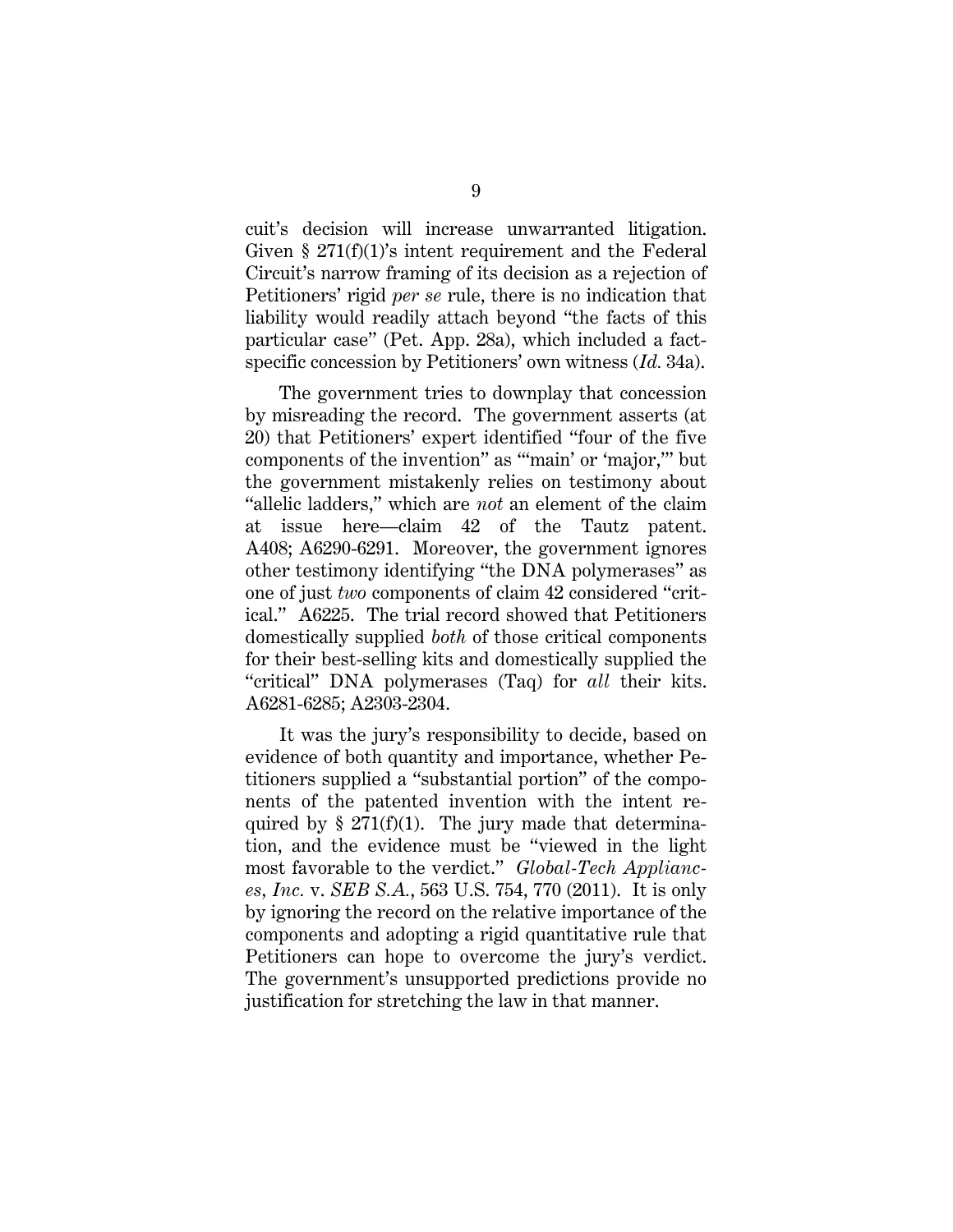4. The government invokes the presumption against extraterritoriality, but it points to no foreign conduct actually regulated by the Federal Circuit's interpretation of  $\S 271(f)(1)$ . That failure is unsurprising because the only questions relevant to liability concern the defendant's domestic actions and intent. Imposing liability for exporting one important component from the United States does not implicate extraterritoriality any more than imposing liability for exporting two or three components.

The government's reliance on *Microsoft* is misplaced because the Court's concern about extraterritoriality in that case stemmed from the plaintiff's effort to establish liability not only for software code exported from the United States "but also [for] *duplicates made abroad*." 550 U.S. at 455 (emphasis added); *see also id.*  at 456 ("AT&T's reading … 'converts a single act of supply from the United States into a springboard for liability each time a copy of the software is subsequently made [abroad].'"). *Microsoft* rejected a plaintiff's effort to expand  $\S$  271(f)(1) to encompass foreign conduct—specifically, "copying in foreign countries," *id.* at 456. But the actionable conduct here is clearly domestic, and there is a direct, one-to-one relationship between that conduct and every kit assembled abroad.

Finally, even if the presumption against extraterritoriality were implicated, the government incorrectly assumes (at 18-19) that the Federal Circuit's decision expands the reach of § 271(f)(1) compared to Petitioners' and the government's proposed rule. A strictly quantitative reading would exclude liability under § 271(f)(1) where a single key component is supplied, but would expand liability where a defendant exports multiple trivial components. The Federal Circuit's re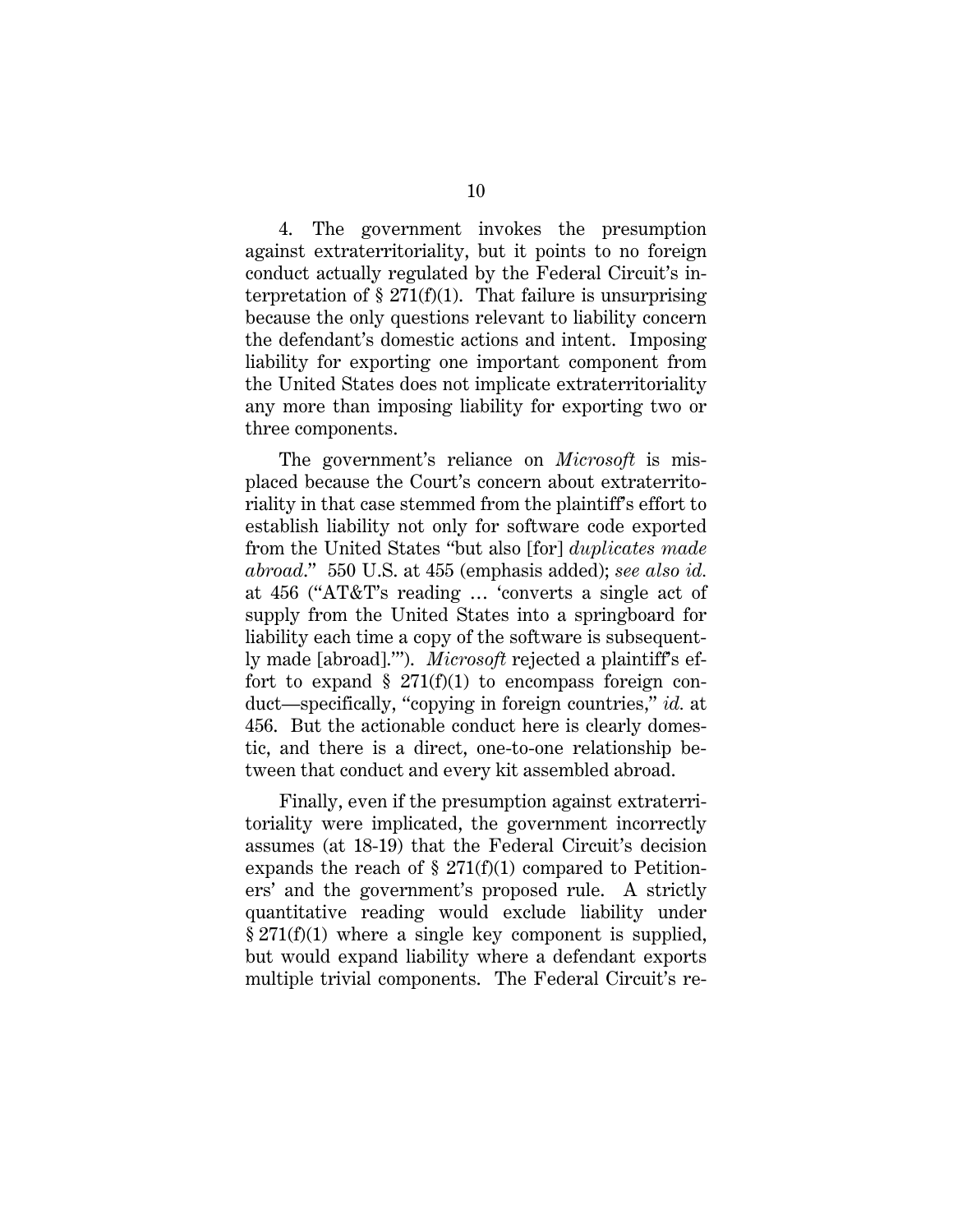jection of such a rigid rule simply dictates a different, not greater, application of U.S. law.

#### III. THE INTERLOCUTORY POSTURE OF THE CASE COUN-SELS AGAINST REVIEW

The government acknowledges (at 21-22) that this appeal "is interlocutory," a posture that would ordinarily "weigh against immediate review." *See Brotherhood of Locomotive Firemen & Enginemen* v. *Bangor & Aroostook R.R. Co.*, 389 U.S. 327, 328 (1967) (per curiam); *Mount Soledad Memorial Ass'n* v. *Trunk*, 132 S. Ct. 2535, 2536 (2012) (Alito, J., statement respecting denial of cert.). But the government discounts this fact based on the apparent belief (at 22) that the interlocutory posture matters only if the decision under review would have no effect on further proceedings. That narrow view ignores other important reasons to await a final judgment.

Petitioners have already conceded that their second question presented does not apply to their bestselling products, for which multiple components were supplied from the United States. Br. in Opp. 26; A6282-6285; A2303. Any new trial would also feature newly discovered evidence produced for the first time after trial that could affect Petitioners' multiplecomponent argument for other kits. Br. in Opp. 26. To the extent the Federal Circuit's interpretation of § 271(f)(1) remains essential to the final resolution of this case after those proceedings, this Court would still have the opportunity to review the question presented upon final judgment—with a better developed factual record. Denying review at this time would also allow the Court to see whether there is any substance to Petitioners' and the government's prediction regarding the impact of the decision below on other cases. In the